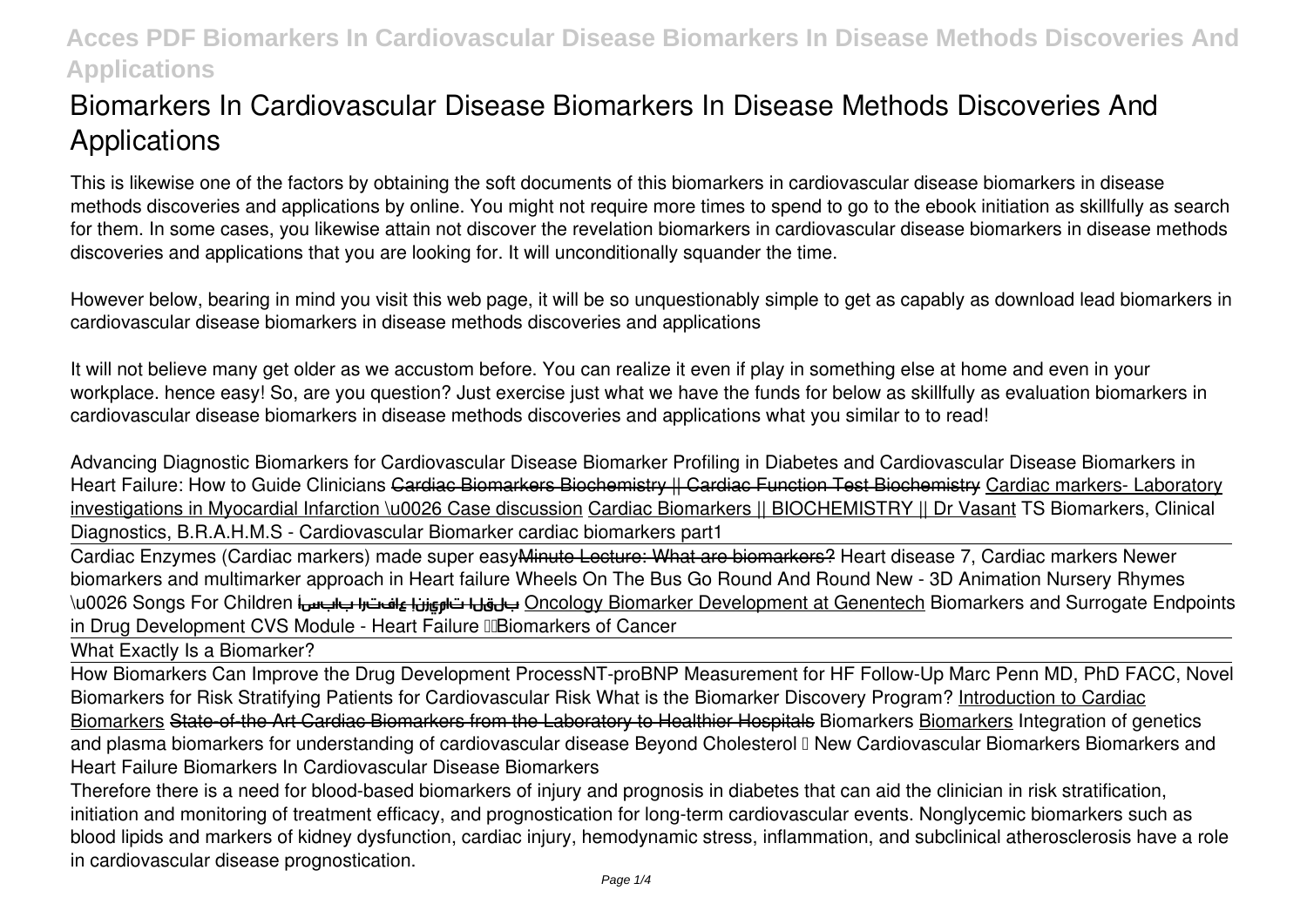#### Biomarkers in Cardiovascular Disease | ScienceDirect

High-throughput sequencing of randomly selected clones from human heart cDNA libraries has been used to generate a compendium of expressed sequence tags. 178 A cDNA microarray called the CardioChip (containing 10 368 redundant and randomly selected sequenced expressed sequence tags) has been developed on the basis of human heart and arterial tissue cDNA libraries. 179 Gene expression analyses have been performed on myocardial tissue to identify specific patterns in cardiac hypertrophy, 180 ...

#### Biomarkers of Cardiovascular Disease | Circulation

Biomarkers in Cardiovascular Disease combines detailed information on different cardiovascular conditions and the concomitant application of conventional, new and emerging biomarkers. It covers the latest knowledge, trends and applications. New platforms are described which combine advances in biomedical sciences, physics, computing and chemistry.

#### Biomarkers in Cardiovascular Disease | SpringerLink

Leukotrienes as Biomarkers of Cardiovascular Disease. Magnus Bäck, Carlos Labat, Françoise Stanke-Labesque, Athanase Benetos. Lipids and Lipoproteins as Biomarkers of Vascular Complications in Diabetes and Their Modulation by Dietary Phytochemicals. Arpita Basu, Paramita Basu, Stacy Morris, Timothy J. Lyons.

#### Biomarkers in Cardiovascular Disease | SpringerLink

Biomarkers in Cardiovascular Disease por Vijay Nambi. ISBN: 9780323548366 - Tema: Medicina Cardiovascular - Editorial: ELSEVIER LIMITED (UK) - Get a quick, expert overview of the ways in which biomarkers can be used to assess and guide the management of cardiovascular disease in the clinical setting. This concise, clinically-focused resource by..

#### Biomarkers in Cardiovascular Disease por Vijay Nambi ...

Description. Get a quick, expert overview of the ways in which biomarkers can be used to assess and guide the management of cardiovascular disease in the clinical setting. This concise, clinically-focused resource by Dr. Vijay Nambi consolidates today<sup>n</sup>s available information on this rapidly changing topic into one convenient resource, making it an ideal, easy-to-digest reference for cardiology practitioners, fellows, and residents.

#### Biomarkers in Cardiovascular Disease - 1st Edition

Biomarkers in cardiovascular disease diagnosis and prevention Biomarkers include markers of risk, disease states or surrogate endpoints for response to treatment. In the cardiovascular literature, the term biomarker has generally referred to molecules circulating in the blood or urine, although biomarkers might be considered more broadly.

Biomarkers for cardiovascular disease: challenges and ...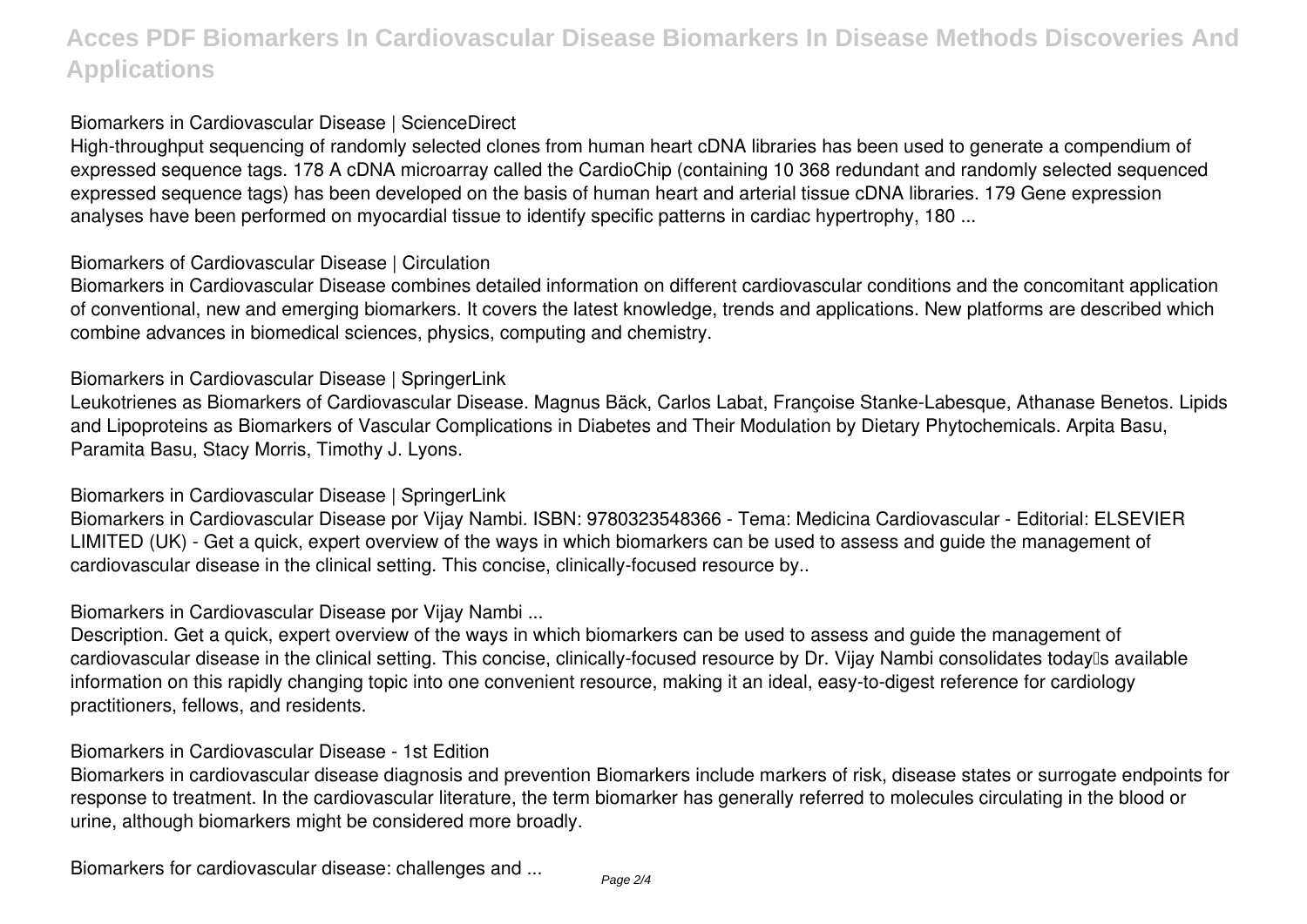Biomarkers in Cardiovascular Disease. Download and Read online Biomarkers in Cardiovascular Disease, ebooks in PDF, epub, Tuebl Mobi, Kindle Book.Get Free Biomarkers In Cardiovascular Disease Textbook and unlimited access to our library by created an account. Fast Download speed and ads Free!

[ PDF] Biomarkers in Cardiovascular Disease ebook ...

Cardiovascular disease, interleukin-6, and risk of mortality in older women: the Women<sup>®</sup>s Health and Aging Study. Circulation. 2001; 103: 9470953. Crossref Medline Google Scholar; 274 Blankenberg S, Tiret L, Bickel C, Peetz D, Cambien F, Meyer J, Rupprecht HJ, for the AtheroGene Investigators. Interleukin-18 is a strong predictor of ...

Biomarkers of Cardiovascular Disease | Circulation

Important emerging risk biomarkers in cardiovascular disease and disorders. Figure 1 Showing important lipid abnormalities and metabolic disorders related to human cardiovascular disease. Homozygous familial hypercholesterolemia (HoFH) is associated with severe hypercholesterolemia and premature cardiovascular morbidity and mortality.

Emerging Risk Biomarkers in Cardiovascular Diseases and ...

Objectives: Patients with rheumatoid arthritis (RA) have an increased mortality and morbidity due to cardiovascular disease (CVD). In this prospective 5-year follow up of patients with RA, we analysed several biomarkers, known to be associated with atherosclerosis and/or inflammation in the general population.

Biomarkers associated with cardiovascular disease in ...

Content: In community-dwelling individuals higher concentrations of GDF-15 are associated with increased risks of developing CV disease, chronic kidney disease, and cancer, independent of traditional CV risk factors, renal function, and other biomarkers (C-reactive protein, Btype natriuretic peptide, cardiac troponin). Low concentrations of GDF-15 are closely associated with longevity.

Growth Differentiation Factor 15 as a Biomarker in ...

Incorporation of novel plasma protein biomarkers may improve current models for prediction of atherosclerotic cardiovascular disease (ASCVD) risk. Approach and Results. We utilized discovery mass spectrometry (MS) to determine plasma concentrations of 861 proteins in 135 myocardial infarction (MI) cases and 135 matched controls. We then measured 59markers by targeted MS in 336 ASCVD case-control pairs.

Protein Biomarkers of New-Onset Cardiovascular Disease: A ...

Measurement of these biomarkers is used to help diagnose, assess risk and manage people with the acute coronary syndrome (ACS), a potentially life-threatening condition characterised by the sudden onset of persistent pain in the chest, one or both arms, shoulders, stomach or jaw, shortness of breath, nausea, sweating and dizziness. Page 3/4